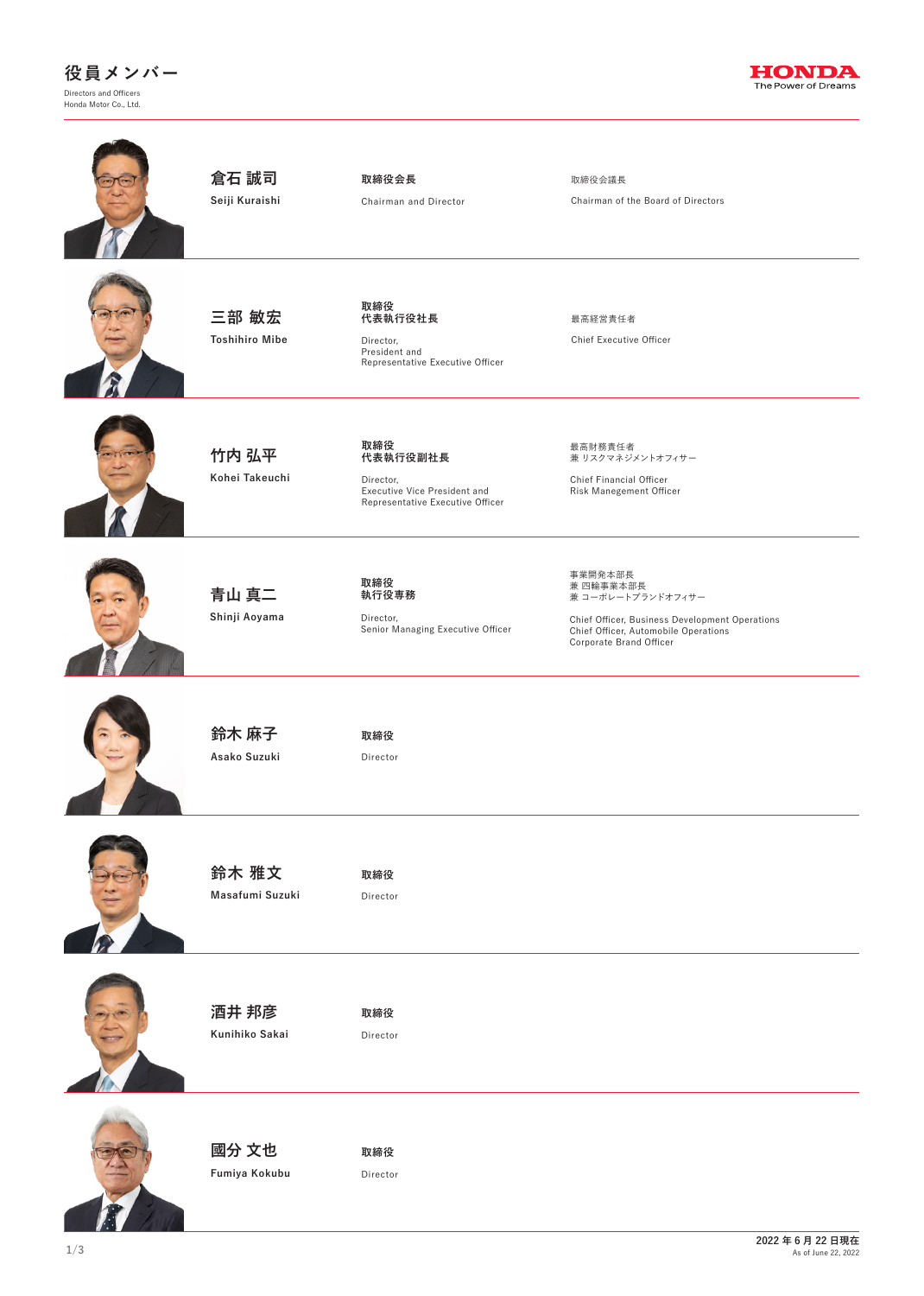

**2/3 2022 年 6 月 22 日現在** As of June 22, 2022